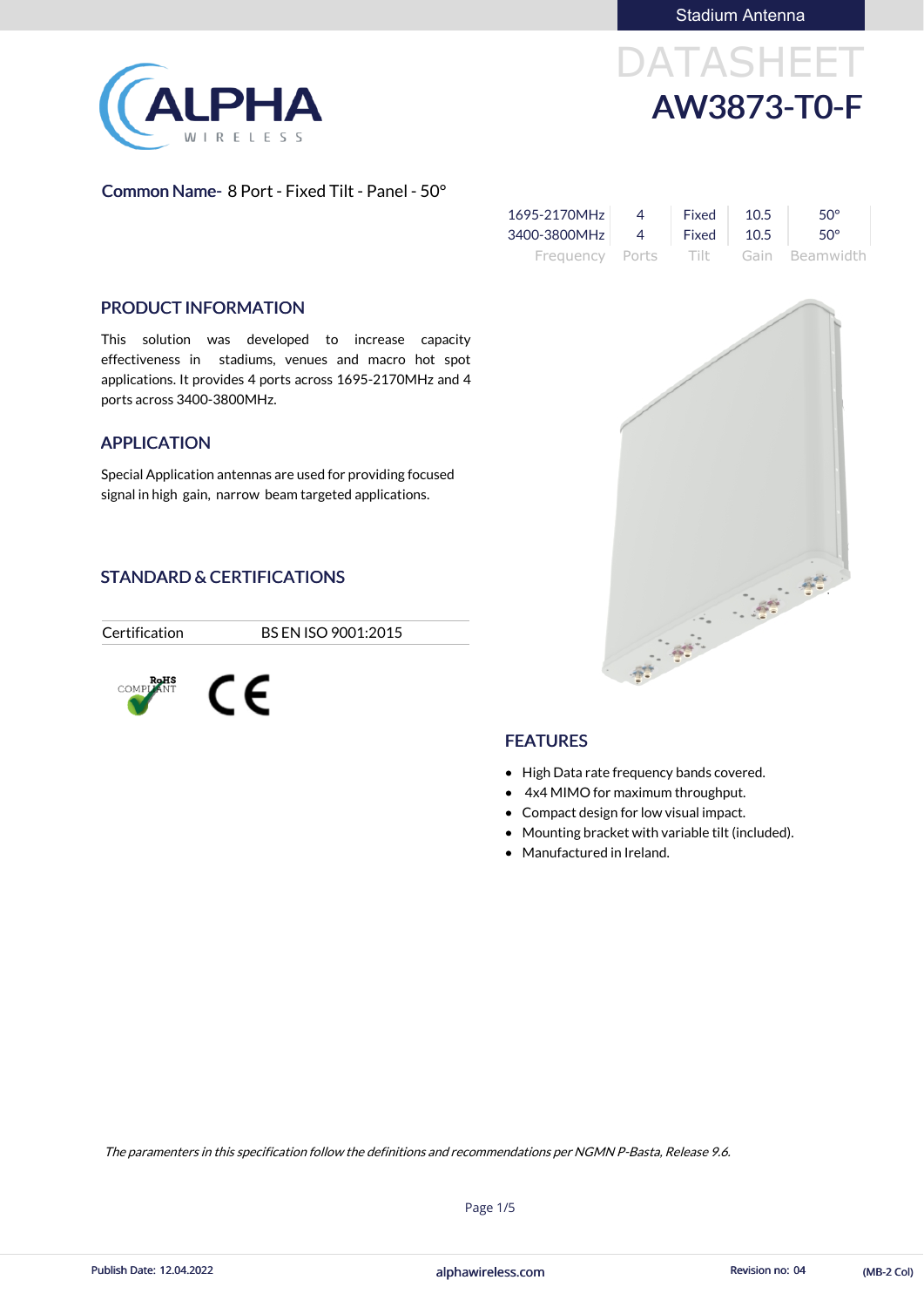

## TECHNICAL SPECIFICATION

| <b>Electrical Specifications</b>        |       |            |                 |                     |  |
|-----------------------------------------|-------|------------|-----------------|---------------------|--|
| <b>Frequency Range</b>                  |       | <b>MHz</b> | 1695 - 2170     | 3400 - 3800         |  |
| Polarisation                            |       | Degree     |                 | +/-45° Slant Linear |  |
| Gain                                    | Basta | dBi        | $10.0 \pm 0.5$  | $10.0 + 0.5$        |  |
|                                         | Max   | dBi        | 10.5            | 10.5                |  |
| Azimuth Beamwidth                       |       | Degree     | $50^\circ$      |                     |  |
| Azimuth Beam Squint                     |       | Degree<    | $3^\circ$       |                     |  |
| Elevation Beamwidth                     |       | Degree     | $50^\circ$      | $50^\circ$          |  |
| <b>Electrical Downtilt</b>              |       | Degree     | TO <sup>o</sup> |                     |  |
| <b>Electrical Downtilt Deviation</b>    |       | Degree<    | $1^\circ$       |                     |  |
| Impedance                               |       | Ohms       | 50              |                     |  |
| <b>VSWR</b>                             |       | $\prec$    | 1.5             |                     |  |
| <b>Return Loss</b>                      |       | dB         | 14              |                     |  |
| Isolation                               |       | dB         | 25              |                     |  |
| Front to Back Ratio: Total Power +/-30° |       | dB         | 28              |                     |  |
| Passive Intermodulation                 |       | dBc<       | $-150$          |                     |  |
| <b>Cross-Polar Discrimination</b>       |       | dB         | 18              |                     |  |
| Maximum Effective Power Per Port        |       | W          |                 | 100                 |  |

# Representative Pattern Files





For radiation pattern files, please login at www.alphawireless.com

#### alphawireless.com

Publish Date: 12.04.2022 **Revision no: 04** Collection 2012 Collection 2014 (MB-2 Col)

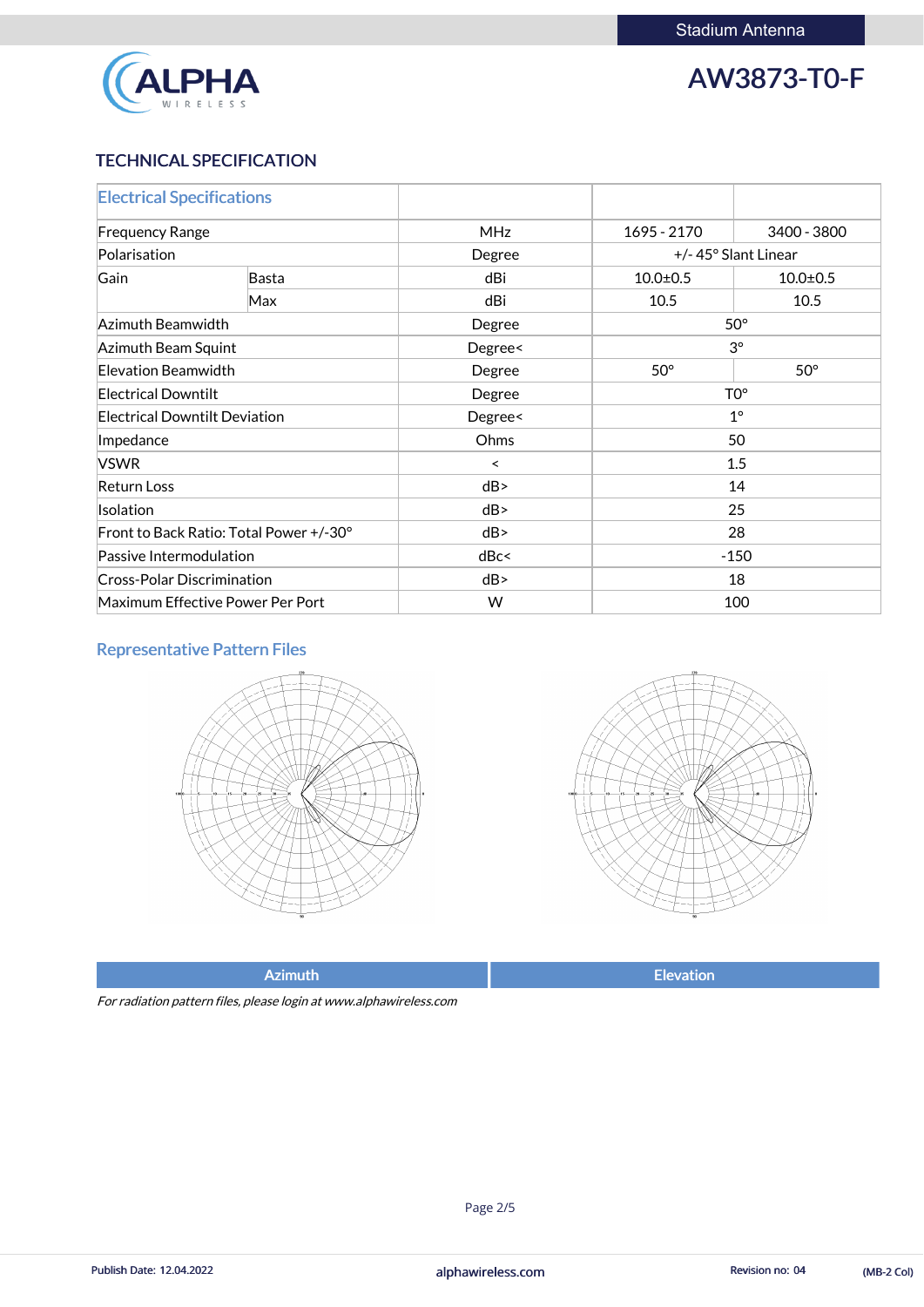

# TECHNICAL SPECIFICATION

| <b>Mechanical Specifications</b>                |                              |                                               |
|-------------------------------------------------|------------------------------|-----------------------------------------------|
| Dimensions                                      | $mm$ (in)                    | 875 (34.4) x 862 (33.9) x 158 (6.2) - (LxWxD) |
| Net Weight (antenna)                            | kg (lb)                      | 25(55.1)                                      |
| Net Weight (mount)                              | kg (lb)                      | 3(6.6)                                        |
| <b>Shipping Weight</b>                          | kg (lb)                      | 28(61.7)                                      |
| Connector Type (Female)                         |                              | $4.3 - 10$                                    |
| Connector Quantity                              |                              | 8                                             |
| <b>Connector Position</b>                       |                              | <b>Bottom</b>                                 |
| Windload Frontal (at Rated Wind Speed: 150km/h) | $N$ (lbf)                    | 770 (173)                                     |
| Windload Lateral (at Rated Wind Speed: 150km/h) | $N$ (lbf)                    | 147 (33)                                      |
| <b>Survival Wind Speed</b>                      | $km/h$ (mph)                 | 200(125)                                      |
| Radome Material                                 |                              | <b>ASA</b>                                    |
| Radome Colour                                   | <b>RAL</b>                   | 7035                                          |
| <b>Product Compliance Environmental</b>         |                              | <b>RoHS</b>                                   |
| Lightning Protection                            |                              | <b>DC Grounded</b>                            |
| Cold Temperature Survival                       | $^{\circ}$ C ( $^{\circ}$ F) | $-40(-40)$                                    |
| Hot Temperature Survival                        | $^{\circ}$ C ( $^{\circ}$ F) | 70 (158)                                      |

# Array Layout and RET Information

|  | Array                                                      | Frequency<br><b>MHz</b> | <b>Ports</b>  |         |
|--|------------------------------------------------------------|-------------------------|---------------|---------|
|  | P <sub>2</sub><br>Y <sub>1</sub>                           | Y1                      | $1695 - 2170$ | $1 - 2$ |
|  |                                                            | Y2                      | $1695 - 2170$ | $3 - 4$ |
|  | Y <sub>2</sub>                                             | P <sub>1</sub>          | 3400 - 3800   | $5 - 6$ |
|  |                                                            | P2                      | $3400 - 3800$ | $7 - 8$ |
|  | Note: Colored box sizes do<br>not represent antenna sizes. |                         |               |         |

#### alphawireless.com

Publish Date: 12.04.2022 **Revision no: 04** Collection 2012 Collection 2014 (MB-2 Col)

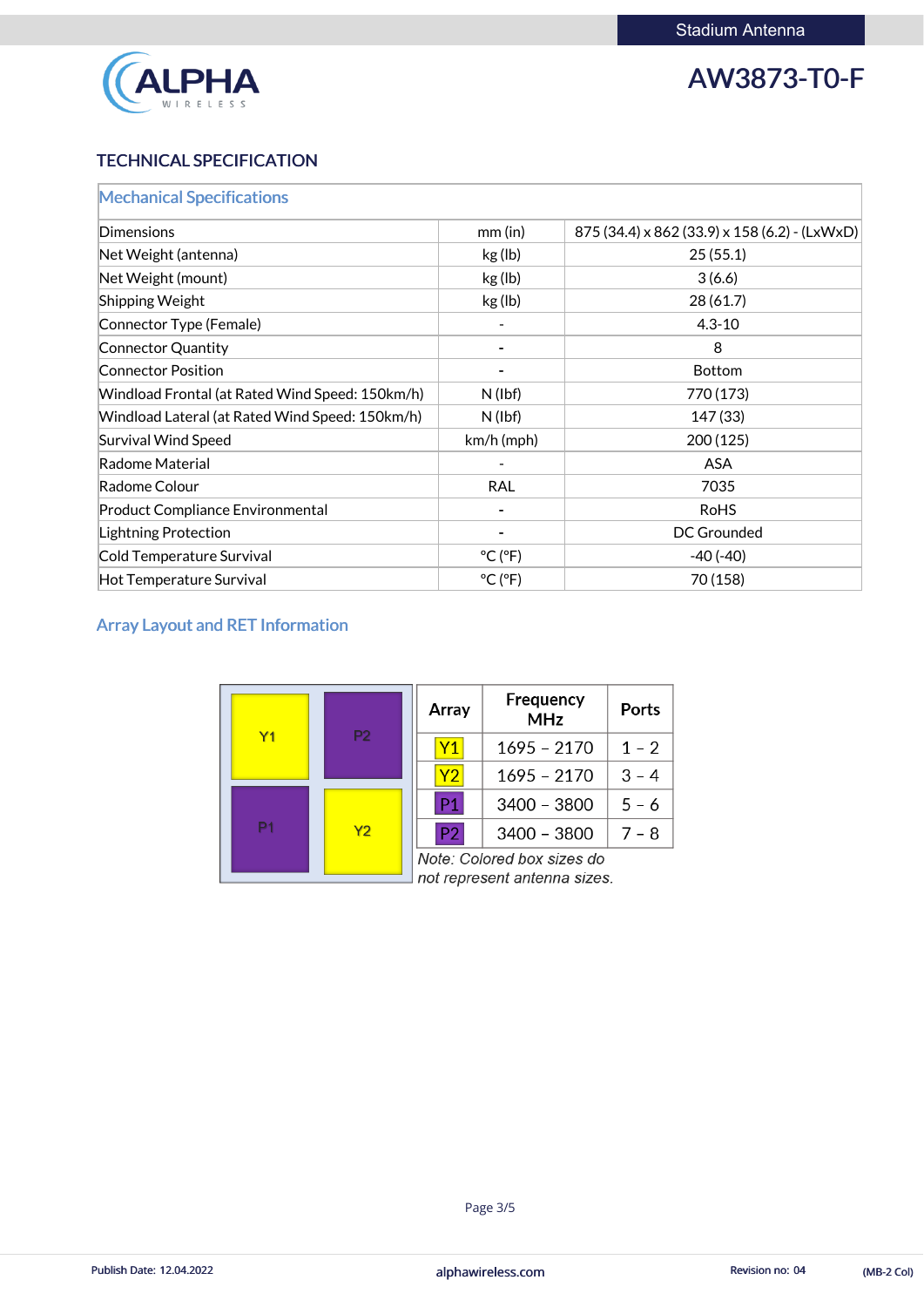

# TECHNICAL SPECIFICATION

### Mechanical Illustration

### All measurements are in mm (in)













Publish Date: 12.04.2022 **alphawireless.com** and alphawireless.com Revision no: 04 (MB-2 Col)